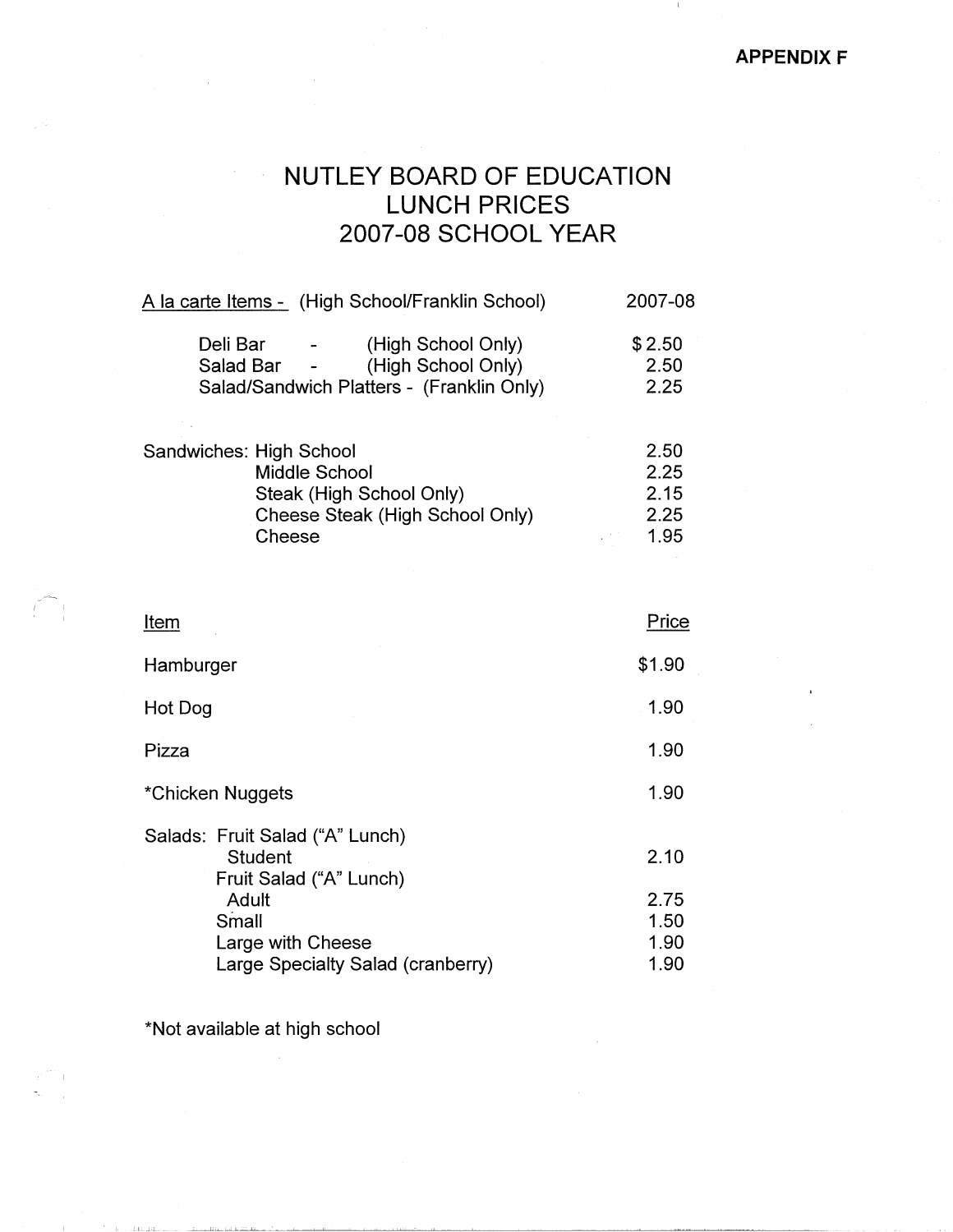| <u>Item</u>                         | Price        |
|-------------------------------------|--------------|
| <b>Tuna Salad Bowl</b>              | 1.65         |
| <b>Cottage Cheese Bowl</b>          | 1.25         |
| <b>Cottage Cheese with Fruit</b>    | 1.60         |
| Egg Salad Bowl                      | 1.40         |
| <b>French Fries</b>                 | 1.00         |
| <b>French Fries w/Cheese</b>        | 1.25         |
| <b>Onion Rings</b>                  | 1.10         |
| Popcorn Chicken                     | 1.70         |
| <b>Mozzarella Sticks</b>            | 1.60         |
| Soup: Cup<br><b>Bowl</b>            | 1.00<br>1.25 |
| Ice Cream                           | .75 to 1.50  |
| Puddings - Rice, Chocolate, Vanilla | .85          |
| Pop Tarts                           | 1.10         |
| 20 oz. Water - Bottle               | 1.25         |
| 12 oz. Drinks - Cans                | 1.00         |
| Large Pretzel                       | .80          |
| <b>Jumbo Cheese Pretzel</b>         | 1.00         |
| Oreos                               | .85          |
| Cookies (3 pack)                    | .75          |
| Cookies - any flavor (2 pack)       | .50          |
| Chips Ahoy                          | .85          |

 $\mathcal{O}(\mathcal{A}^{\mathcal{A}})$  and  $\mathcal{O}(\mathcal{A}^{\mathcal{A}})$ 

 $\label{eq:2.1} \frac{1}{\sqrt{2}}\int_{\mathbb{R}^3}\frac{1}{\sqrt{2}}\left(\frac{1}{\sqrt{2}}\right)^2\frac{1}{\sqrt{2}}\left(\frac{1}{\sqrt{2}}\right)^2\frac{1}{\sqrt{2}}\left(\frac{1}{\sqrt{2}}\right)^2.$ 

\

 $\label{eq:2.1} \begin{array}{l} \mathcal{Q}=\frac{1}{4} \left( \begin{array}{cc} 0 & 0 \\ 0 & 0 \end{array} \right) \end{array}$